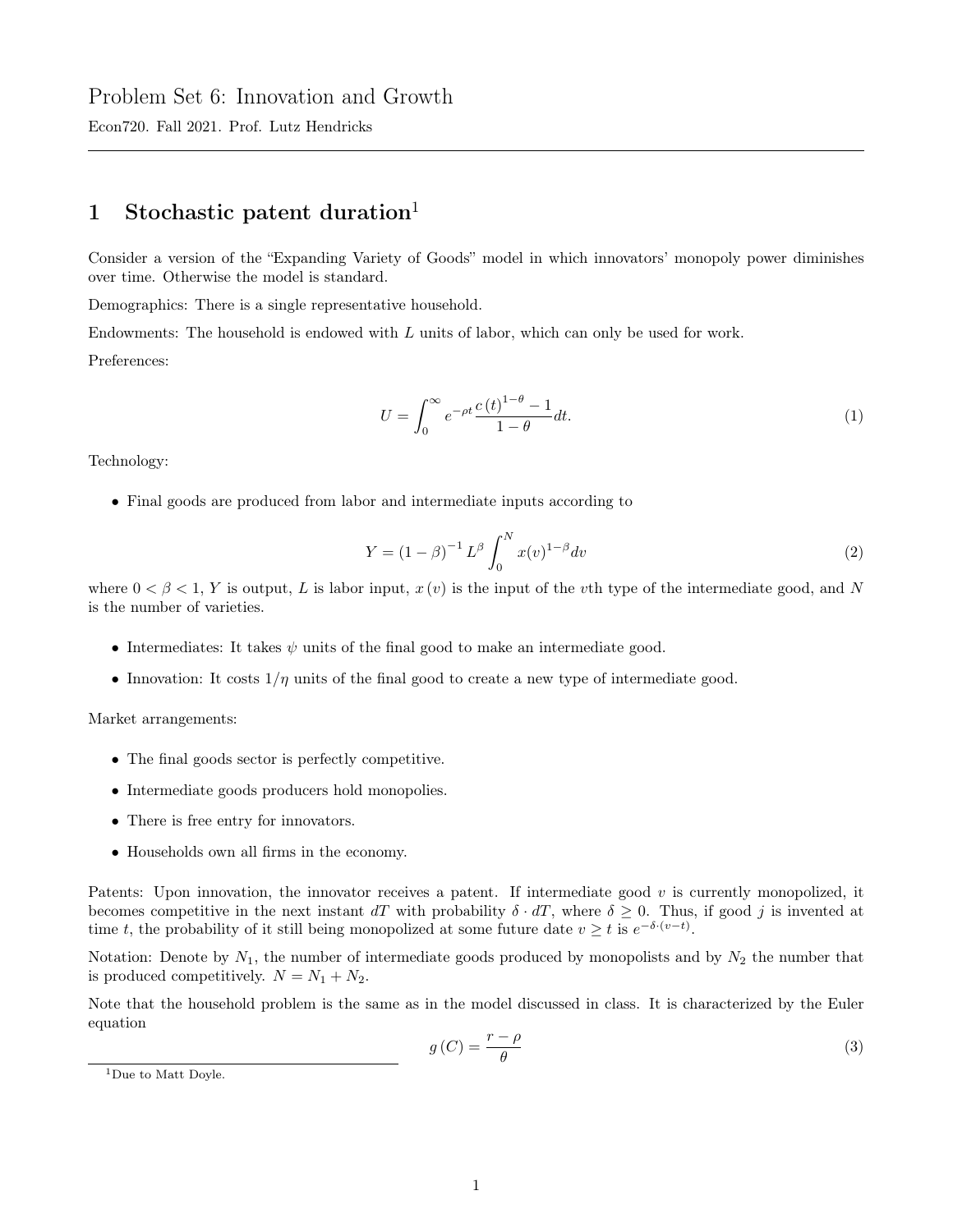## Questions:

1. Solve the problem of the final goods producer. Note that it faces different prices for competitive versus monopolized goods.

A: The final goods producer solves exactly the same problem as in the baseline model that we solved in class. While prices differ across goods, the producer takes these as given. The demand functions are

$$
x(v,t) = L p^x (v,t)^{-1/\beta}
$$
 (4)

2. Solve the problem of a monopolist intermediate input producer.

A: This is also unchanged from the baseline model. Therefore,

$$
p^x = \psi / \left(1 - \beta\right) \tag{5}
$$

3. The value of a new blueprint is now given by

$$
rV(v) = \pi(v) + \dot{V}(v) - \delta V(v)
$$
\n<sup>(6)</sup>

The new term here is  $\delta V(v)$  which reflects the fact that the monopolist loses the patent (and its value) with flow probability  $\delta$ . Assuming (and verifying later) that  $V(v) = 0$  while the patent lives, show that free entry implies

$$
r = \left(\frac{\psi}{1-\beta}\right)^{-(1-\beta)/\beta} \eta \beta L - \delta \tag{7}
$$

A: With  $\dot{V} = 0$ , we have

$$
V = \frac{\pi}{r + \delta} \tag{8}
$$

Losing the patent (just like mortality in the perpetual youth model) effectively increases the discount rate. Apply the demand function with the optimal price to obtain profits (unchanged relative to the baseline model):

$$
\pi = \left(\frac{\psi}{1-\beta}\right)^{-(1-\beta)/\beta} \beta L \tag{9}
$$

Finally, note that free entry requires  $\eta V = 1$ .

4. Derive the equilibrium growth rate. Which patent duration  $\delta$  maximizes growth? Does this also maximize welfare (you need to guess here, unless you want to follow the hint at the end of the question and solve for consumption).

A: Simply substitute  $r$  into the Euler equation to obtain

$$
g\left(C\right) = \frac{1}{\theta} \left[ \left( \frac{\psi}{1-\beta} \right)^{-(1-\beta)/\beta} \eta \beta L - \delta - \rho \right] \tag{10}
$$

The growth maximizing patent duration is  $\delta = 0$ . There is no expectation that this maximizes welfare.

5. Consider the balanced growth path. Show that

$$
\frac{N_1}{N_2} = \frac{g}{\delta} \tag{11}
$$

Hint: Write out differential equation for  $N_1$  and  $N_2$ .

A: For competitive varieties, obviously  $\dot{N}_2 = \delta N_1$ . For monopolistic varieties,  $\dot{N}_1 = \eta Z - \delta N_1$ . Balanced growth requires that  $N_1$  and  $N_2$  grow at the same rate. Then

$$
g(N_2) = g = \delta N_1 / N_2 \tag{12}
$$

6. Define a competitive equilibrium.

A: Objects  $\{C, Y, Z, x(v), \pi(v), V(v), N_1, N_2, w, p, r\}$  that satisfy: